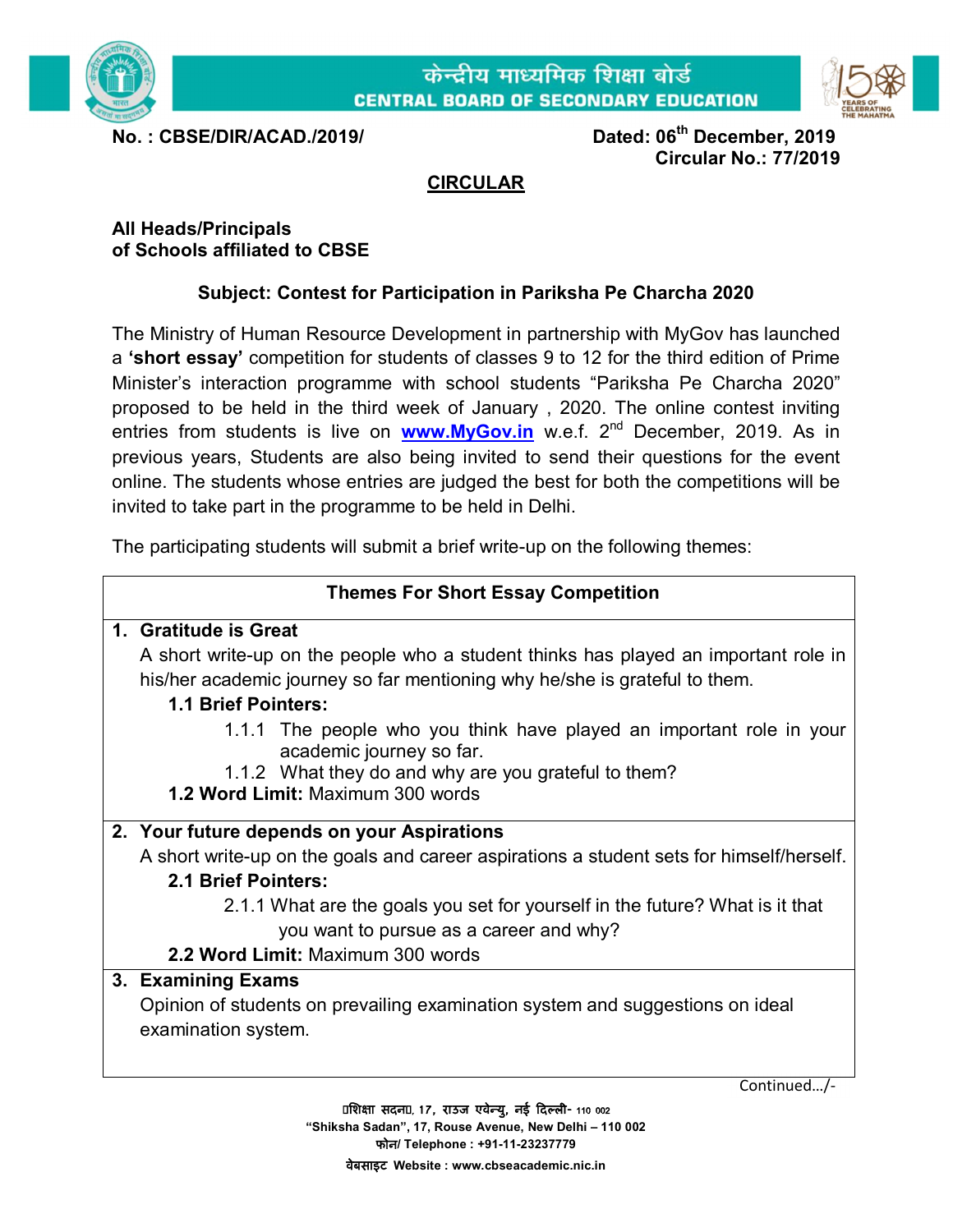



#### **3.1 Brief Pointers:**

- 3.1.1 Do you think our examination system helps in evaluating the true potential of students? Share your suggestions for how an ideal examination system should be?
- **3.2 Word Limit:** Maximum 300 Words

## **4. Our Duties, Your take**

Write-up on duties of citizens and how one can inspire everyone to become more dutiful citizens.

## **4.1 Brief Pointers:**

- 4.1.1 Our Constitution emphasises upon duties as much as it does on rights
- 4.1.2 While we need to be aware and alert about the rights, we should also treat our duties similarly
- 4.1.3 What are the duties that people can inculcate in their daily lives and how?
- **4.2 Word Limit:** Maximum 500 Words

## **5. Balance is Beneficial**

Write-up on balanced activities of students apart from studies.

## **4.1 Brief Pointers:**

- 4.1.1 A student's life is not just about books and studies
- 4.1.2 it is also about extra-curricular activities, hobbies, sports and more
- 4.1.3 What are these activities that you do apart from studies? How do you maintain a balance between all of these?
- **4.2 Word Limit:** not exceed 500 Words

All are requested to encourage participation of maximum students from their schools. Write-ups can also be submitted through the link [www.MyGov.in](http://www.MyGov.in) available at [www.cbse.nic.in](http://www.cbse.nic.in) & [www.cbseacademic.nic.in](http://www.cbseacademic.nic.in)

Selected winners of this contest will stand a chance to attend Pariksha Pe Charcha 2020.

**(Dr. Joseph Emmanuel) Director (Academics)**

**Copy to the respective Heads of Directorates, Organizations and Institutions as indicated below with a request to disseminate the information to all the schools under their jurisdiction:** 

- 1. The Commissioner, Kendriya Vidyalaya Sangathan, 18-Institutional Area, Shaheed Jeet Singh Marg, New Delhi-16
- 2. The Commissioner, Navodaya Vidyalaya Samiti, B-15, Sector-62, Institutional Area, Noida201309

**िश¢ा सदन] 17, राउज एवेÛयु, नई Ǒदãली- 110 002 "Shiksha Sadan", 17, Rouse Avenue, New Delhi – 110 002 फोन/ Telephone : +91-11-23237779 वेबसाइट Website : [www.cbseacademic.nic.in](http://www.cbseacademic.nic.in)**